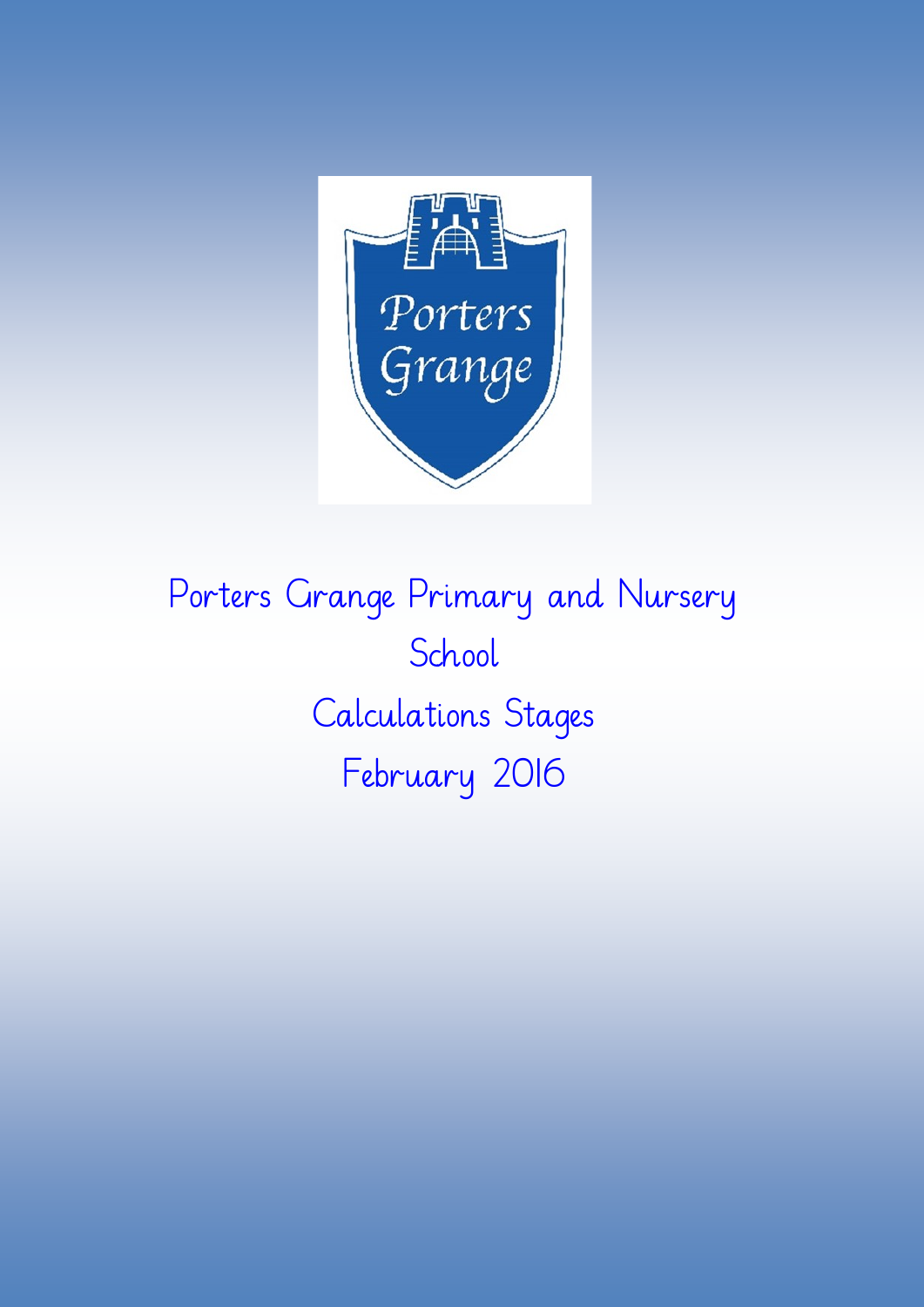#### Addition

To add successfully, children need to be able to:

- recall all addition pairs to  $9 + 9$  and complements to IO
- be able to split numbers to make complements to 10 and use the left over i.e. know that 8 + 6 is the same as 8 + 2 + 4
- add mentally a series of one-digit numbers, such as  $5 + 8 + 4$
- add multiples of 10 (such as 60 + 70) or of 100 (such as 600 + 700) using the related addition fact (6 + 7) and their knowledge of place value
- partition two-digit and three-digit numbers into multiples of 100, 10 and 1 in different ways.
- sum is related only to addition and should be used only in relation to addition

# It is essential to continue to use mental methods constantly in your OMS

# Addition Pre-Stage 1:

### Children begin to relate addition to combining two groups of objects

Through practical physical opportunities children recognise numbers of objects so that they are able to conserve number (not have to count from 0 each time).

Through practical physical opportunities children develop their ability to subitise (recognise small groups as a



Through use of number tracks and in games children should be given the opportunity to count on from a given point and recognise 1 more than the previous number.

Be given practical opportunities to count on and make the link that a number is more than the starting number.

Use songs and rhymes to aid counting and number recognition.

Begin to record numbers and number sentences following on from practical activity i.e.



Use the language of one more when adding one to a group

Through out the early teaching be very clear about the vocabulary that is being used. For example 3 apples and 2 oranges makes 5 fruits not 5 apples or oranges.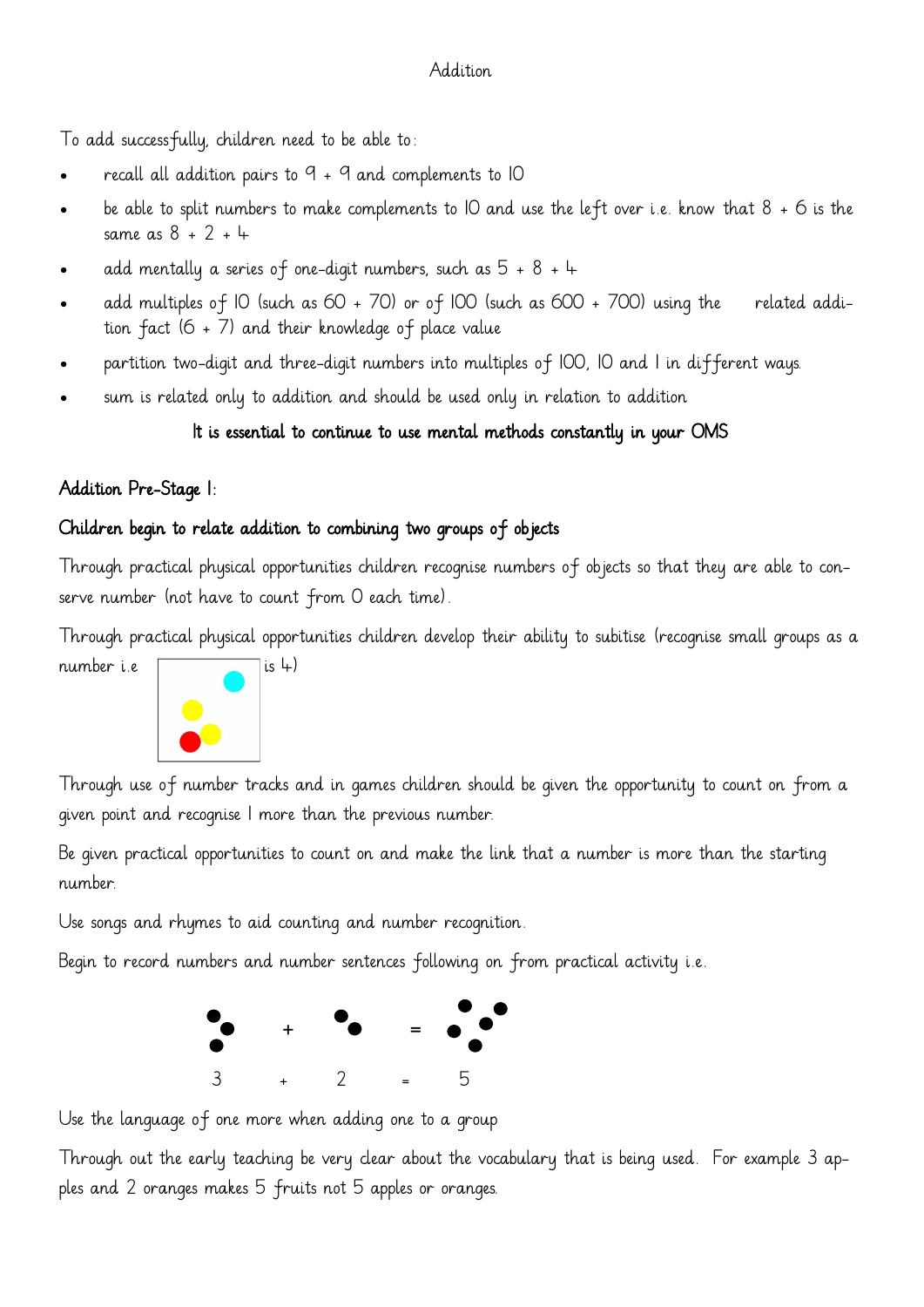### Addition Stage 1:

Adding by counting on a marked number line



'Put your finger on number six and count on six.'

Adding 10s on a blank number line

 $28 + 30=$ 



Use a 100 square to help support the children's addition.

### Addition Stage 2:

Partitioning into IOs and Is and recombining i.e.  $24 + 32 =$ 20+30=50  $4+2=6$ 50+6=56

Partitioning into IOO, IOs and Is 243+136= 200+100=300 40+30=70 3+6=9 300+70+9=379

Partitioning can be used for any numbers but much beyond 1000s it becomes inefficient and so should only be taught up to 4-digit numbers. Remember you can bridge through 10s, 100s and 1000s using partitioning.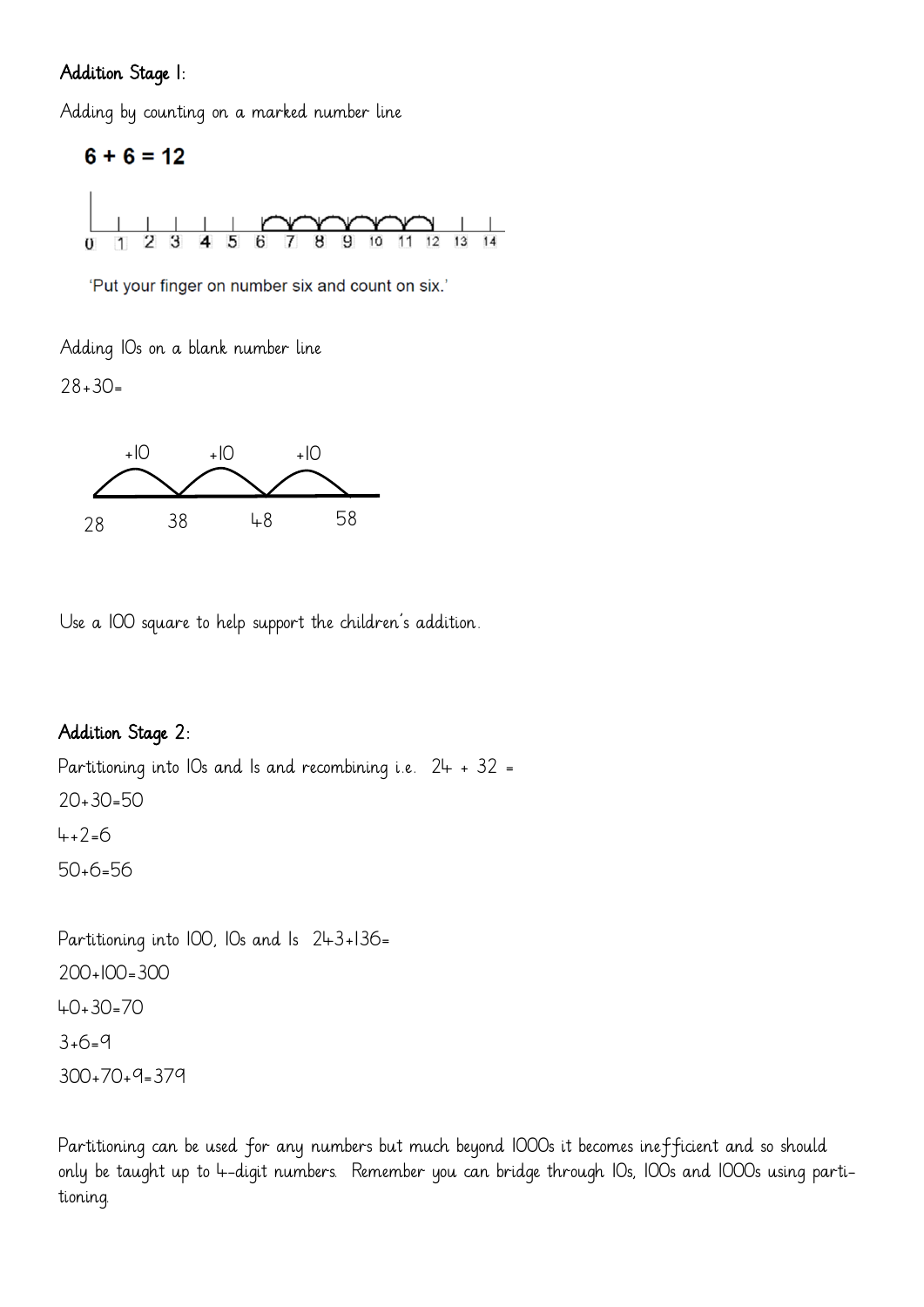#### Addition Stage 3:

Using a blank number line bridging through ten. For example 8 + 6



Alternatively you could split the  $3+$  into a 30 and a  $+$  to reach  $8+$ .

#### Addition stage 4:

Extended columns by adding the most significant numbers first i.e.

+ 500  $+$   $\frac{1}{2}$ + 362  $457+362=$ 457 700  $110$  9 819  $34+25=$ 34  $+25$ 50  $\overline{q}$ 59 356+232= 356 232 80 8 588  $67+82=$ 67 + 82 140 9 149

Remember that you would want the children at this stage to be able discuss how numbers can be made 10 or 100 times smaller and then larger when answering these questions. For example 50+60 = to (5+6)x10 in example 4.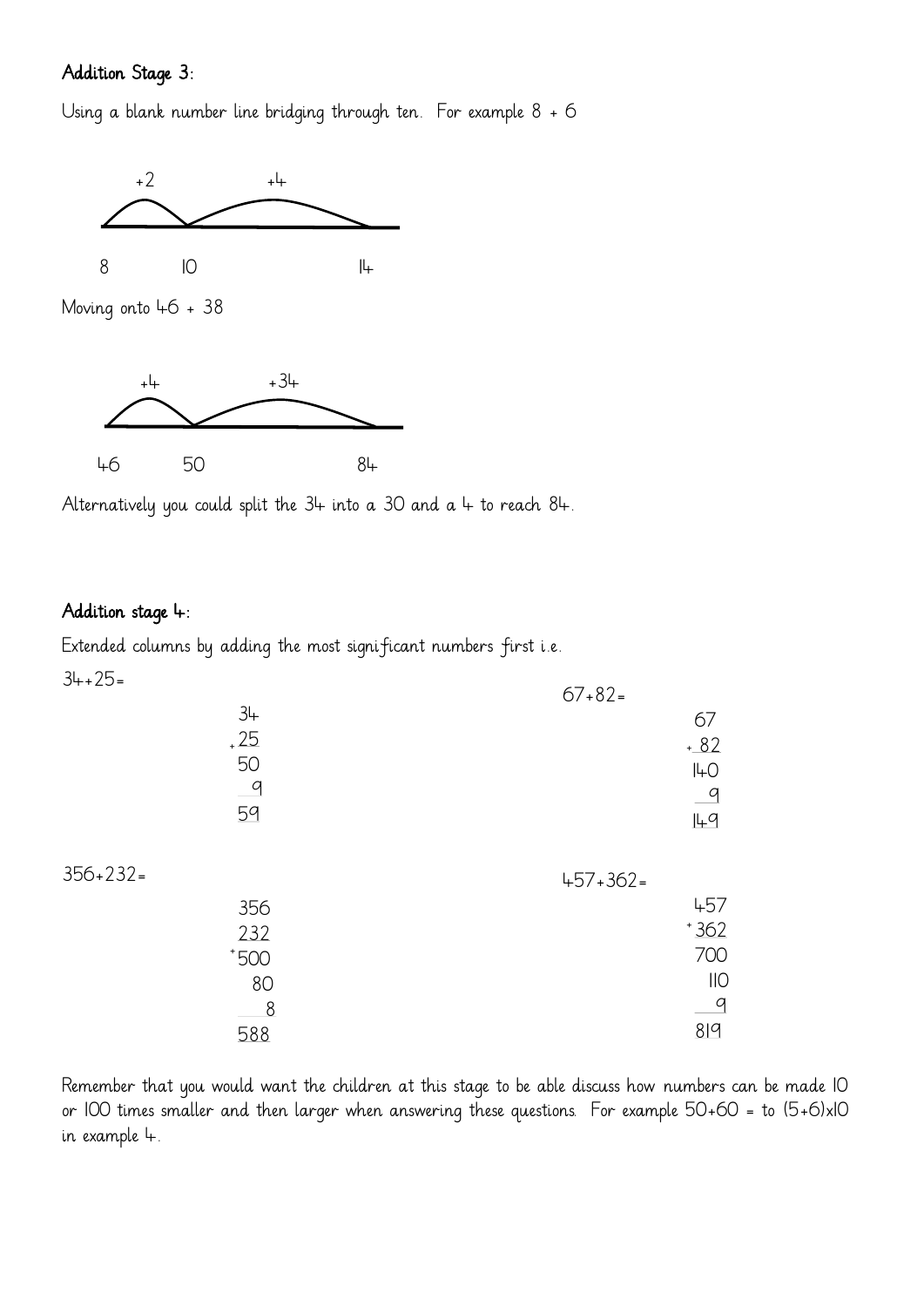# Addition Stage 5:

Standard compact method adding the least significant numbers first and carrying below the line:

| $36+45=$    |     |              |      |
|-------------|-----|--------------|------|
|             | 36  | $137 + 5 =$  |      |
|             | 45  |              | 137  |
|             | 81  |              | 45   |
|             |     |              | 182  |
|             |     |              |      |
| $348 + 257$ |     |              |      |
|             |     | $3725++556=$ |      |
|             | 348 |              | 3725 |
|             | 257 |              | 4556 |
|             | 605 |              | 8281 |
|             |     |              |      |
|             |     |              |      |

 $+$  +  $+$ 

 $+$  +

Once taught, children can use the column method to add decimals. It is efficient when adding larger numbers but remember mental methods must not be neglected merely because a child knows how to use columns!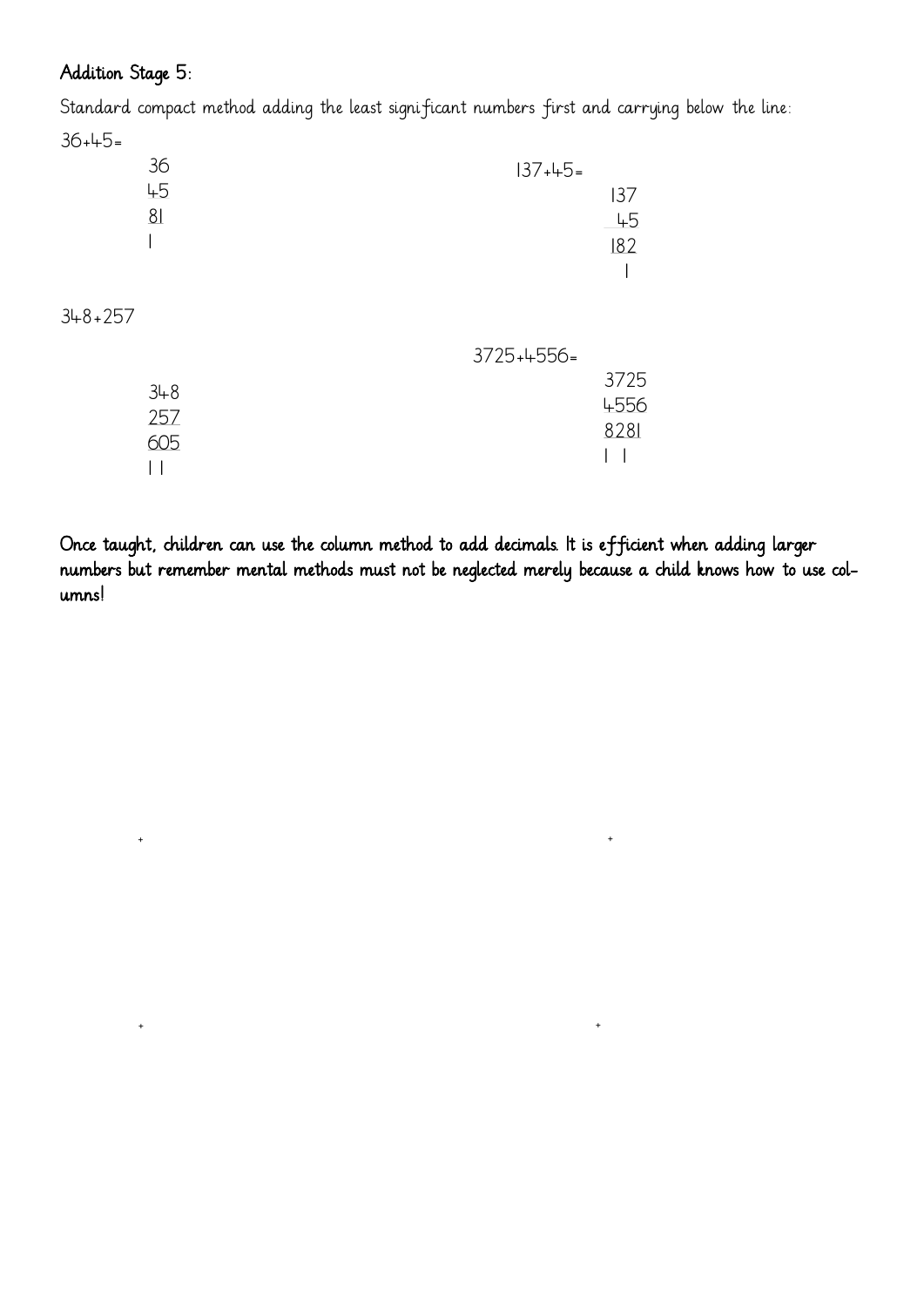#### **Subtraction**

To subtract successfully, children need to be able to:

- recall all addition and subtraction facts to 20;
- subtract multiples of IO (such as  $160 70$ ) using the related subtraction fact  $(16 7)$  and their knowledge of place value;
- partition two-digit and three-digit numbers into multiples of one hundred, ten and one in different ways (e.g. partition  $74$  into  $70 + 4$  or  $60 + 14$ ).

#### It is essential to continue to use mental methods constantly in your OMS

#### Subtraction Pre-Stage 1:

Children begin to record in the context of play or practical activities.

Removing objects from a group, i.e.

'I have 5 apples and I take one away, how many are left?'

Using the language of one less by taking one away from a group,, e.g. tower of cubes

Singing rhymes and songs that involve things being taken away e.g. "Five little men in a flying saucer"

Use number tracks to relate to and identify one less than.

Using stories and role play to encourage the language of subtraction e.g. '4 people were on the bus, one got off, how many were left?'

Drawing a picture representation of a subtraction sentence.



5 takeaway 1 equals 4



 $\Box$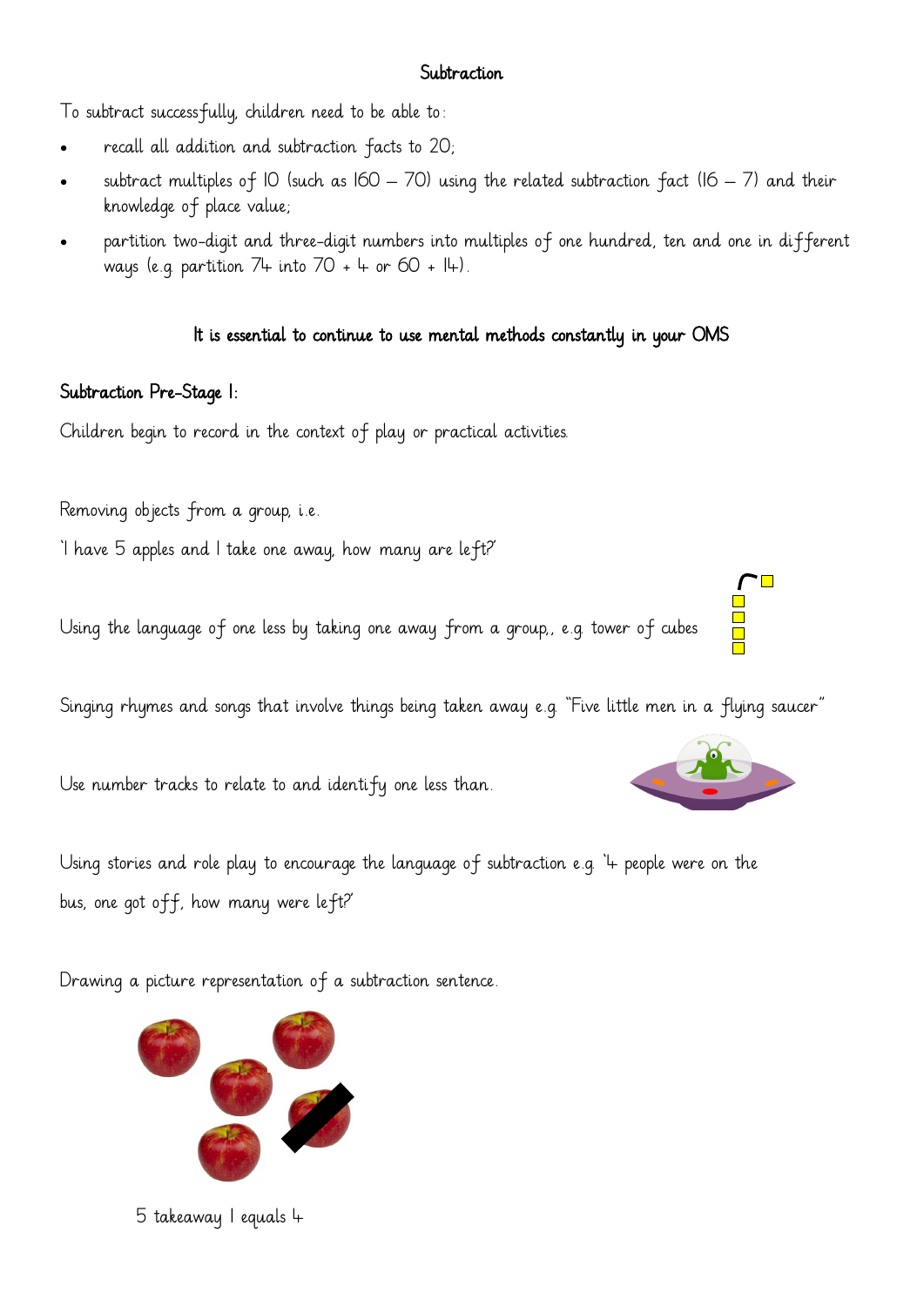# Subtraction Stage 1:

 $\sim$ 

Counting back on a marked number line

$$
12 - 6 = 6
$$

'Put your finger on number twelve and count back six.'

Counting back in tens on a number line.



## Subtraction Stage 2:

Using a blank number line counting back (taking away). i.e. 15-7=



Moving onto larger numbers i.e. 84-38



This is the least efficient method but it does make clear that numbers are being reduced in size by the subtraction.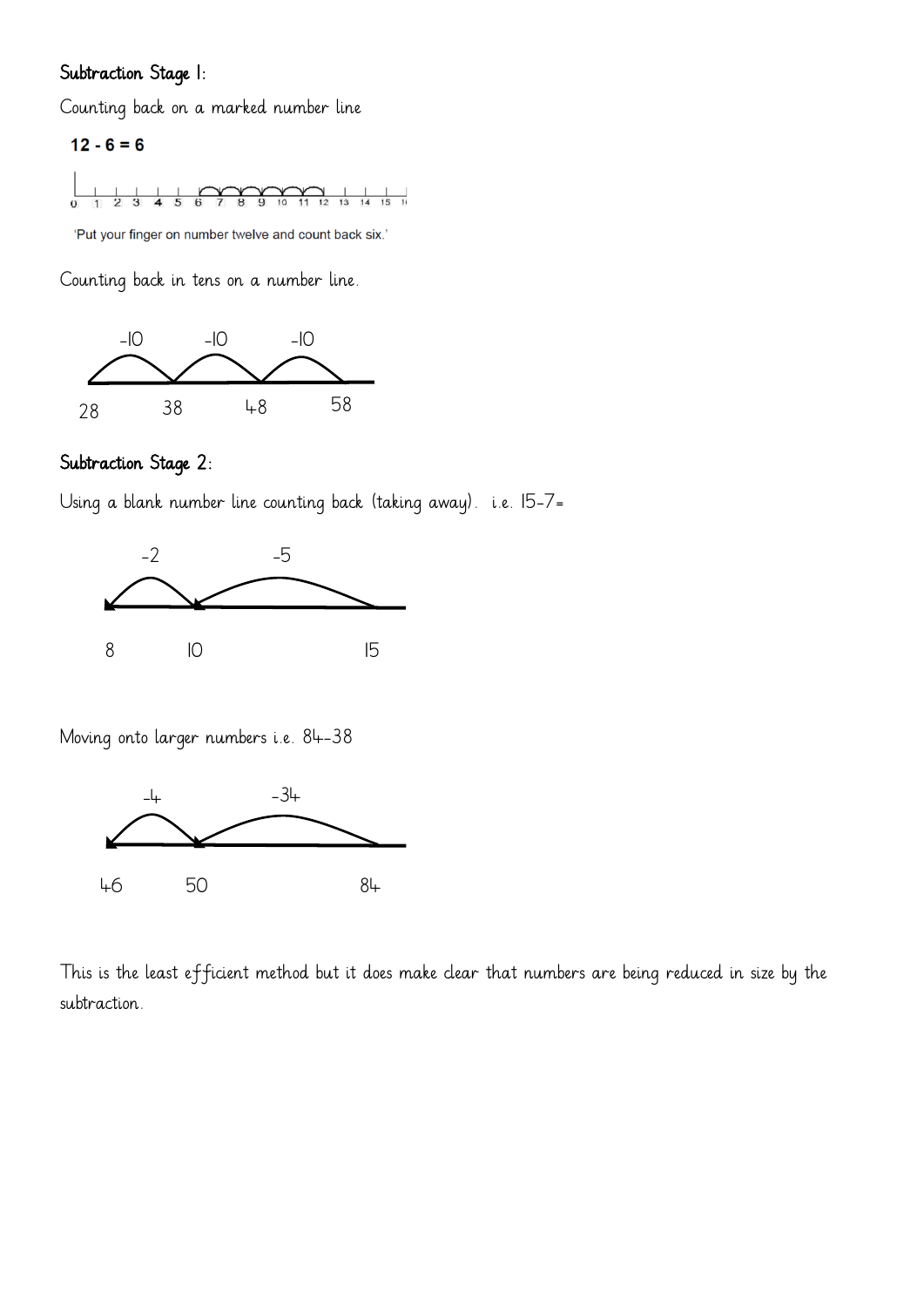# Subtraction Stage 3:

Using the blank number line to count up (the shop keeper method) i.e. 53-27=



Then add the differences together.  $10+10+3+3=26$ 

This method can be applied to any number and as the children become more confident then the differences can grouped into multiples of 10 or if dealing with larger numbers multiples of 100.



300+70+40+3+2=415

#### Subtraction Stage 4:

Column subtraction without decomposition i.e. 257-114=

Remember when teaching this method to be clear that it is still 50-10, 200-100, this can be modelled by using dienes to do physically and also pictorially.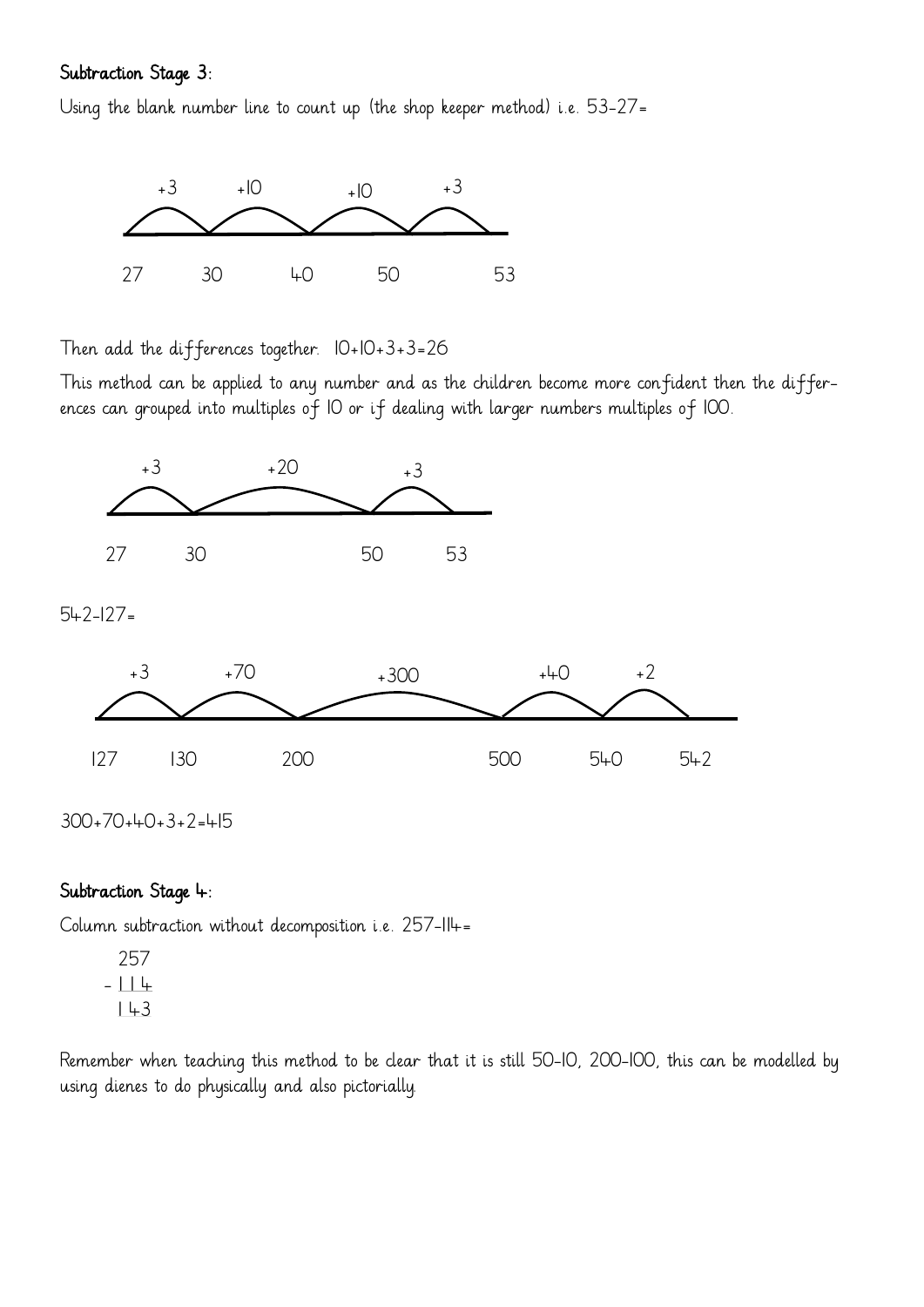# Subtraction Stage 5:

Column subtraction with decomposition i.e. 253-114=

Be very clear that when the number below is larger than the number above you must take a IO (or IOO, 1000, 10000 etc.) from the column next on the left, again this can be modelled by using dienes to do so physically and then drawn out to show pictorially. Ensure the children cross out the original digit and write above the new digit, then take the 10, 100 etc. and write it next to the number to make a new larger number.

However remember when completing a subtraction such as 1001-898 it would actually be more efficient to count on!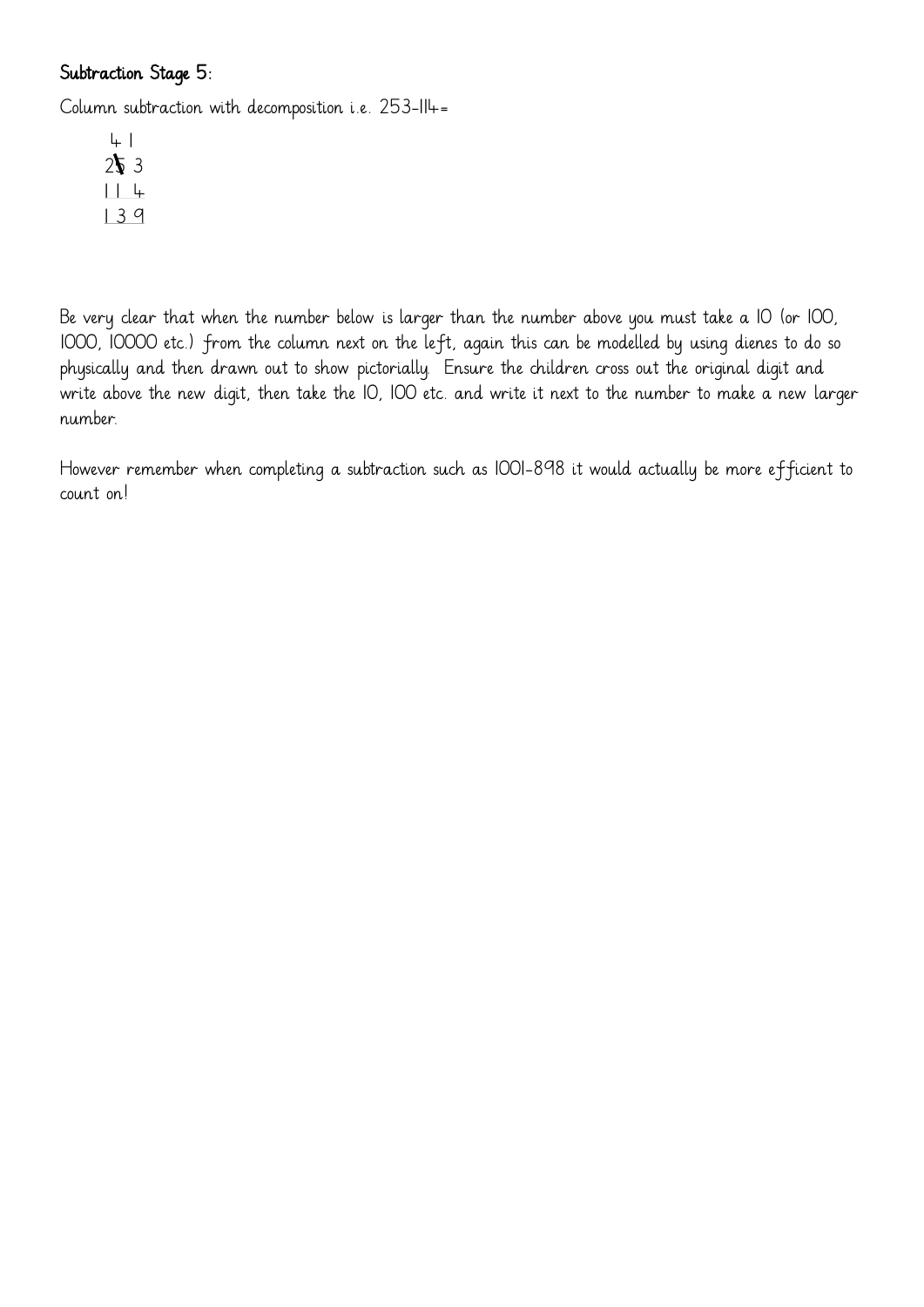# Multiplication

To multiply successfully, children need to be able to:

- recall all multiplication facts to  $10 \times 10$
- partition number into multiples of one hundred, ten and one
- work out products such as 70  $\times$  5, 70  $\times$  50, 700  $\times$  5 or 700  $\times$  50 using the related fact 7  $\times$  5 and their knowledge of place value
- add two or more single-digit numbers mentally
- add multiples of 10 (such as 60 + 70) or of 100 (such as 600 + 700) using the related addition fact (6 + 7) and their knowledge of place value
- add combinations of whole numbers using the column method.
- understand doubling
- understand that multiplication is commutative.

### It is essential to continue to use mental methods constantly in your OMS

# Multiplication Pre-Stage 1:

Children should begin to count in groups of 2s, 5s and 10s using practical objects, rhymes and songs.

Counting in groups of the same size e.g.



Giving the children practical resources in groups to count e.g. three groups of five monkeys to count in 5s



Singing counting songs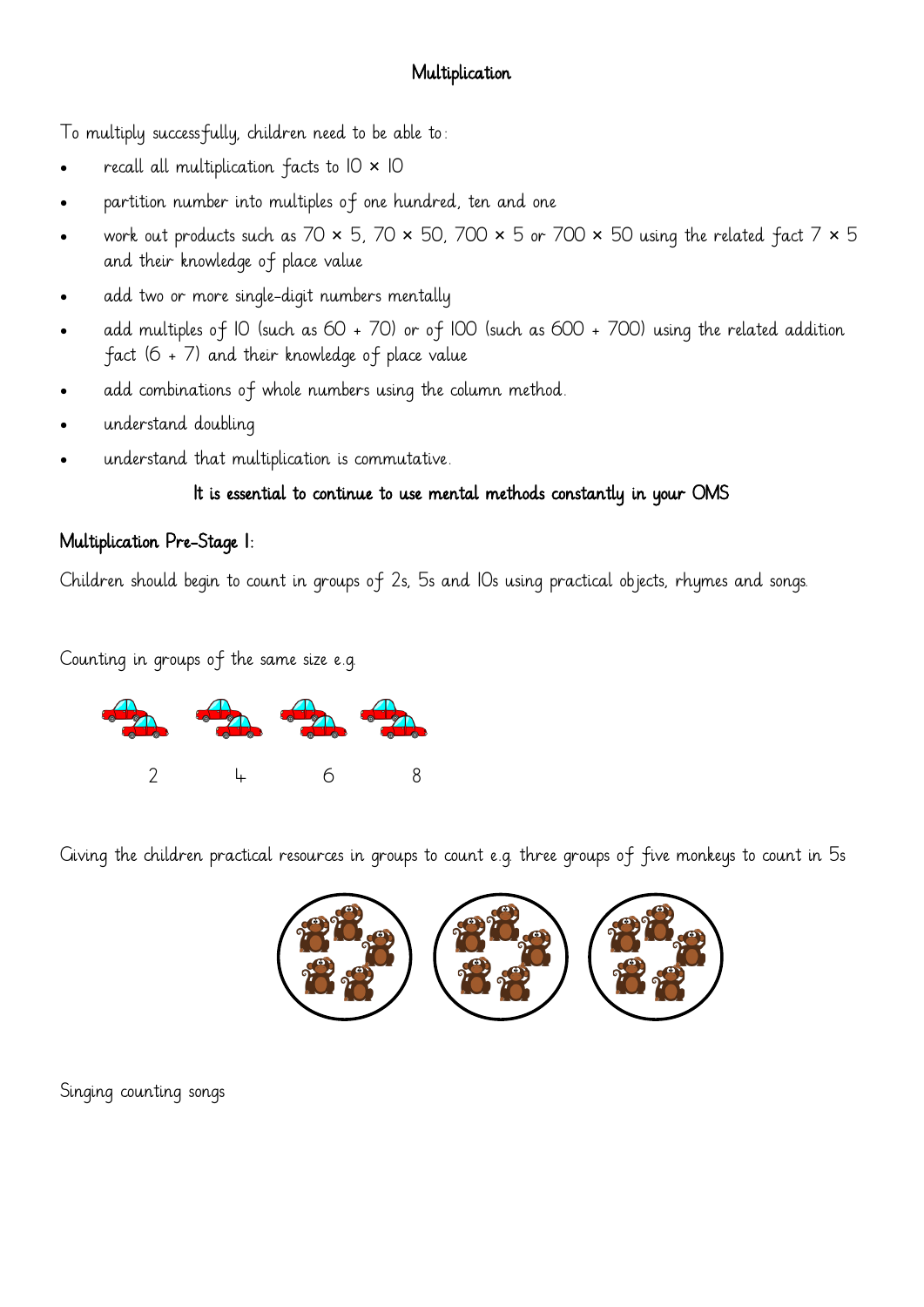# Multiplication Stage 1:

Use timetable knowledge linked to arrays, i.e. 12x5=60



10x5=50

# Multiplication Stage 2:

Informal recording by: Partitioning into IOs and Is then recombining i.e.  $16x + =$  $10x4 = 40$  $6x4 = 24$ 40+24=64 Or using Doubling and Halving i.e. 15x6= Double the 15 and halve the 6 15x2=30  $6 \div 2 = 3$ 

30x3=90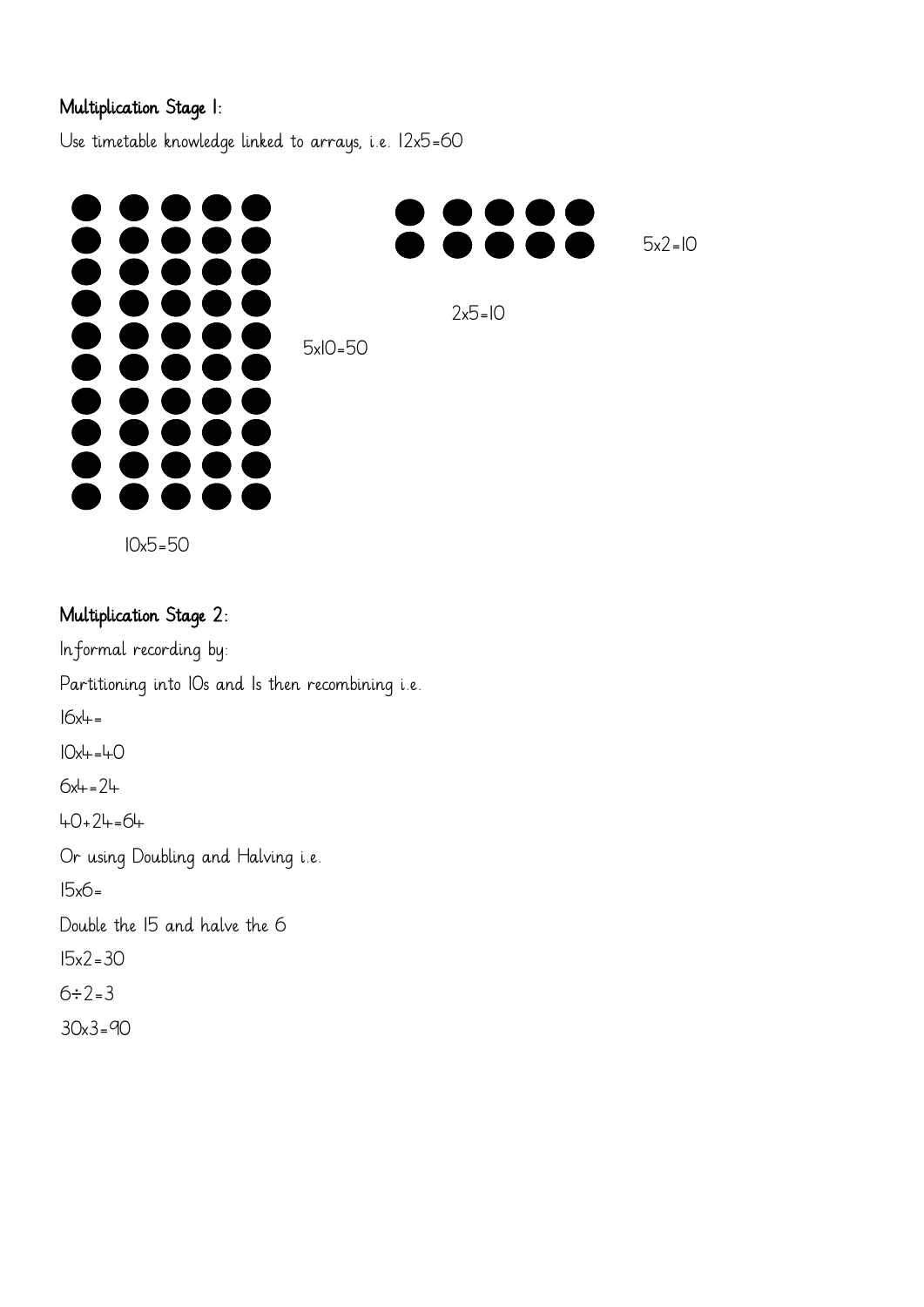# Multiplication Stage 3:

Partitioning into the grid method i.e.:

34x6=204

| $\sqrt{}$<br>$\sqrt{ }$ | $\mathcal{D} \subset$<br>ا ∪ر | 80                |
|-------------------------|-------------------------------|-------------------|
|                         | 180                           | 24<br><u> 204</u> |
|                         |                               |                   |

36x24=864

| ΙX | 3C  | О      | 600<br>$\frac{1}{20}$ |
|----|-----|--------|-----------------------|
| 2C | 600 | 120    | 20                    |
| ΤĻ | ∠∪  | $24 -$ | $\frac{24}{864}$      |

347x26=9022

| X  | 300  | 40  |              | 6000<br>1800 |
|----|------|-----|--------------|--------------|
| 20 | 6000 | 800 | $ 40\rangle$ | 800          |
| б  | 1800 | 240 | 42           | 240<br> 40   |
|    |      |     |              | 42           |
|    |      |     |              | anda         |

# Multiplication Stage 4:

Standard written methods short and long multiplication i.e.

37x4=148

37x23=851

| 37                        |                |
|---------------------------|----------------|
| 23                        | $\overline{2}$ |
| $\vert \ \vert_2$ $\vert$ |                |
| <u>Ū+Ū</u>                | O as t         |
| 851                       | I, 100         |
|                           |                |

2 10s carried from 3x7 and added to the 3x30 answer.

the place holder.

 $carried$  from  $20x7 =140$ 

This is added to the 20x30 answer.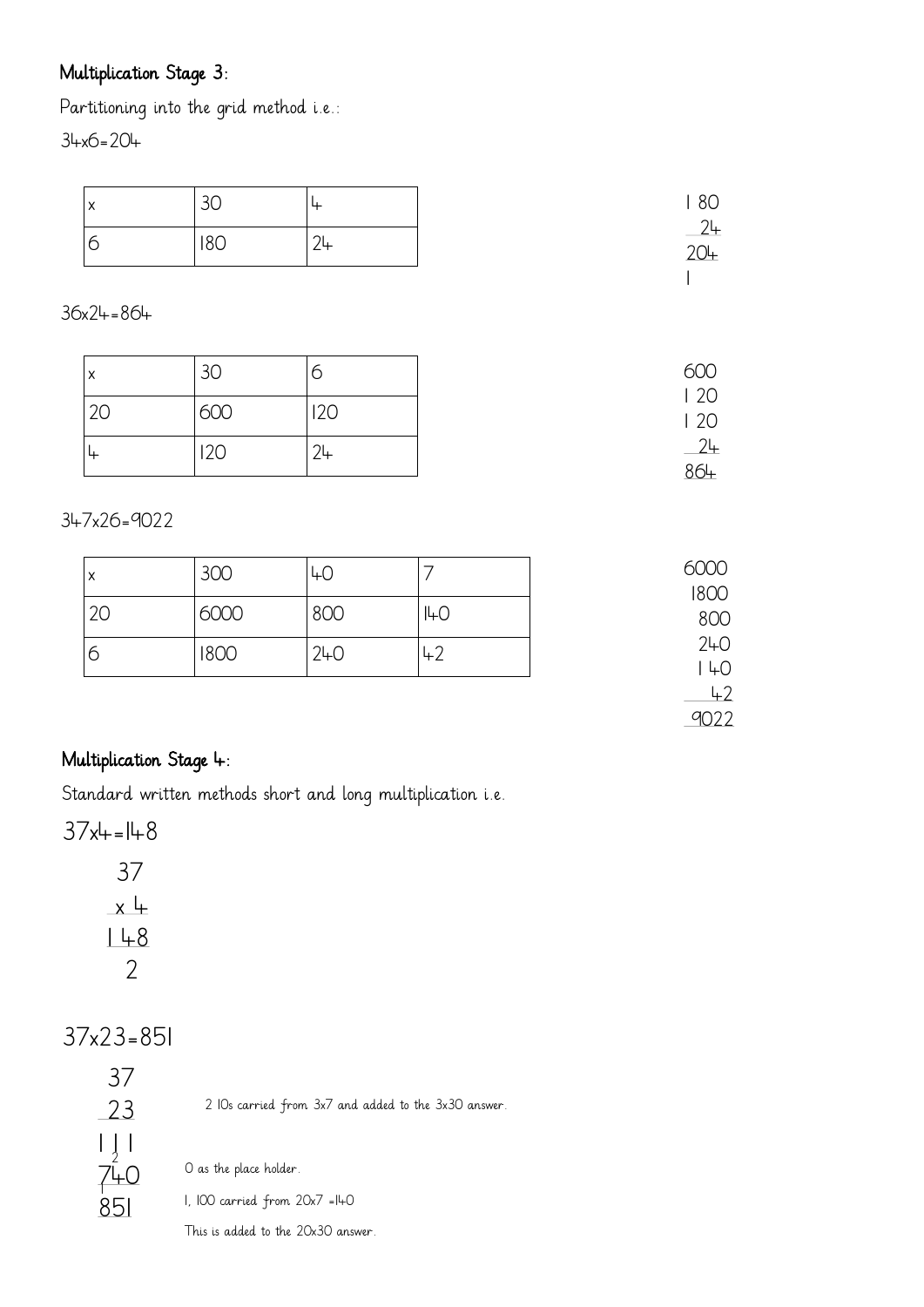#### Division

To divide successfully, children need to be able to:

- recall multiplication and division facts to  $10 \times 10$ , recognise multiples of one-digit numbers and divide multiples of 10 or 100 by a single-digit number using their knowledge of division facts and place value
- understand halving
- partition two-digit and three-digit numbers into multiples of 100, 10 and 1 in different ways
- know how to find a remainder working mentally  $-$  for example, find the remainder when  $+8$  is divided by 5
- understand and use multiplication and division as inverse operations to create number families
- need to be able to subtract using the columns method.
- understand and use the vocabulary of division for example in  $18 \div 3 = 6$ , the 18 is the dividend, the 3 is the divisor and the 6 is the quotient

# Division Pre-Stage 1:

Children should be given the opportunity to practically share items such as their fruit at snack time.

Also through role play by sharing cake or pizza.

Sharing groups into 2 (halving)

# Division Stage 1:

Sharing equally.

 $16 \div 2 = 8$ 

This can be expressed as sharing into 2 groups physically and then pictorially like so:



The children then count the number in each circle to find the answer. This method will also work with remainders as there will be a "left over"

# Division Stage 2:

Grouping on a number line i.e.:

 $32 \div 8 = 4$ 



Children divide by single multiples of the divisor recording above the line, the final group is the answer. Give the children opportunities to use this method and find remainders.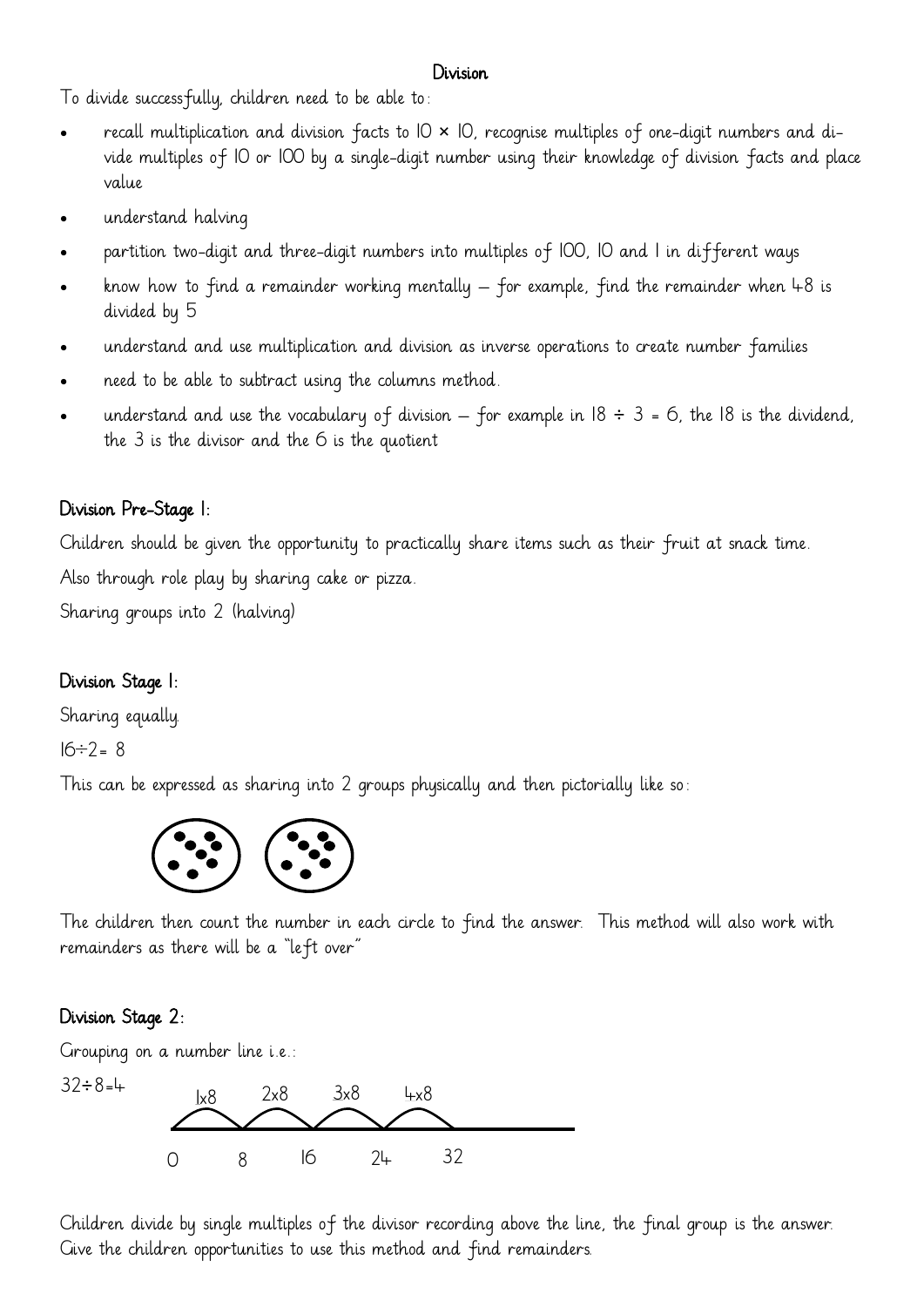# Division Stage 3:

Chunking on the number line.

84÷7=12



Follow the rubric when chunking on the number line of 10x, 5x, 2x and 1x of the divisor.

# Division Stage 4:

 $97:9=$ 

Chunking vertically

$$
\frac{9}{7} = \frac{90}{7} = 9 \times 10
$$
  
Answer: 10 R7

 $560 \div 24 =$ 

| 24)560         |               |
|----------------|---------------|
| 480            | $24\times 20$ |
| 80             |               |
| 72             | $24\times3$   |
| 8              |               |
| Answer: 23 R 8 |               |